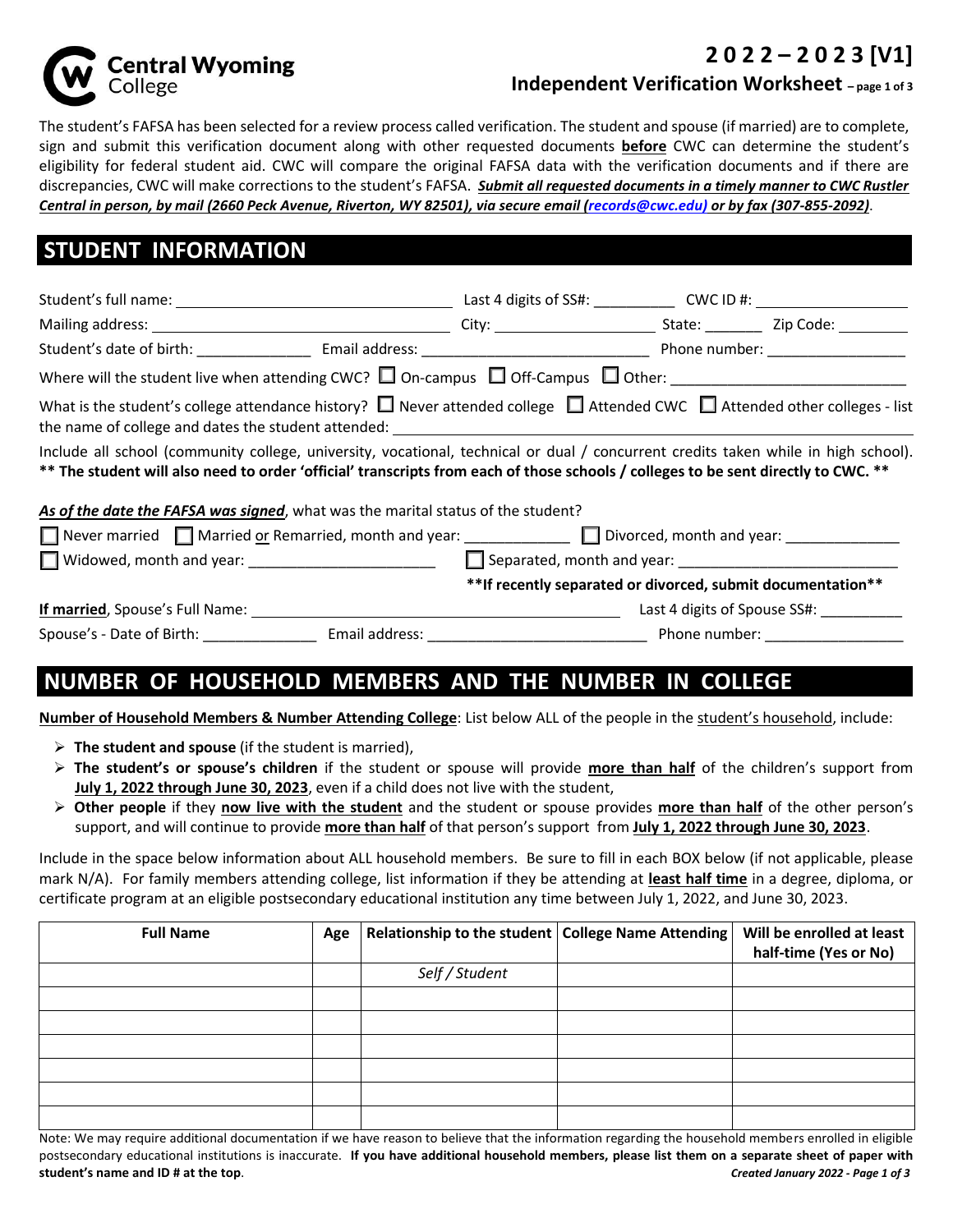**2 0 2 2 – 2 0 2 3 [V1]**



**Independent Verification Worksheet – page 2 of 3**

Student's full name: CWC ID #:

# **DID THE STUDENT FILE A 2020 INCOME TAX RETURN WITH THE IRS?**

| $\Box$ YES - the student DID file a 2020 IRS Tax Return |  |
|---------------------------------------------------------|--|
| - complete this column                                  |  |

The instructions below apply to the student who **has filed or will file** a tax return for the tax year 2020. *Notify the financial aid office if the student had a change in marital status after December 31, 2020*. Complete this section if the student *filed or will file* a 2020 IRS income tax return. *The best way to verify income is by using the IRS Data Retrieval Tool (IRS DRT) that is part of FAFSA on the Web at FAFSA.gov*. In most cases, no further documentation is needed to verify 2020 income information that was transferred into the student's FAFSA using the IRS DRT if that information was not changed. **Check the box that applies below**:

- The student has used the IRS DRT in *FAFSA on the Web* to transfer 2020 IRS income tax return information into the FAFSA*.*
- $\Box$  The student has not yet used the IRS DRT in FAFSA on the Web, but will use the tool to transfer 2020 IRS income tax return information into the student's FAFSA.
- $\Box$  The student is unable or chooses not to use the IRS DRT in FAFSA on the Web, and instead will provide the institution with a 2020 IRS Tax Return Transcript(s) or a signed copy of the 2020 income tax return and applicable schedules.

 $\Box$  Check here if a 2020 IRS Tax Return Transcript(s) or a signed copy of the 2020 income tax return and applicable schedules has been submitted.

 $\Box$  Amended IRS Income Tax Return – an individual who filed an amended IRS income tax return for tax year 2020 must provide a copy of the 2020 IRS Form 1040X, "Amended U.S. Individual Income Tax Return," that was filed with the IRS or documentation from the IRS that includes the change(s) made by the IRS, in addition to one of the following:

- IRS DRT information on an ISIR record with all tax information from the original tax return,
- A 2020 IRS Tax Return Transcript (that will only include information from the original tax return and does not have to be signed), or any other IRS tax transcript(s) that includes all of the income and tax information required to be verified; or
- A signed copy of the 2020 IRS Form 1040 and the applicable schedules that were filed with the IRS.

**NO** – the student **DID NOT** file and is **NOT** required to file a 2020 IRS Tax Return - complete this column

The instructions and certifications below apply to the student. Complete this section if the student will not file and is not required to file a 2020 IRS income tax return. **Check the box that applies below**:

 $\Box$  The student was not employed in 2020 and had no income earned from work in 2020*.*

 $\Box$  The student was employed in 2020. List below the names of all 2020 employers, the amount earned from each employer, and if a 2020 IRS W-2 form or an equivalent document has been submitted to CWC. Submit copies of all 2020 IRS W-2 forms issued to the student by their employers. Note: If you do not have a copy of the W-2 forms, contact the employer for a duplicate copy or order a wage statements from the IRS using the IRS Form 4506-T (see page 5 for instructions).

**STUDENT NON-FILER**: List every employer even if you were not issued a 2020 W-2 form in box below:

| Name of Student's                            | Has a 2020 IRS  | Annual    |
|----------------------------------------------|-----------------|-----------|
| Employers in 2020                            | W-2 form been   | Amount    |
|                                              | submitted to    | Earned in |
|                                              | CWC (Yes or No) | 2020      |
| Example - ABC Auto Body                      | Yes             | \$1000    |
|                                              |                 |           |
|                                              |                 |           |
|                                              |                 |           |
|                                              |                 |           |
| <b>Total of 2020 Income Earned From Work</b> | \$              |           |

 $\square$  Student 2020 IRS W-2 forms have been submitted.

 $\Box$  Student 2020 IRS W-2 forms will be ordered and submitted at a later date.

**STUDENT NON-FILER** – you will need to order and submit documentation from the IRS or other relevant tax authority dated on or after October 1, 2021 that indicates a 2020 IRS income tax return was not filed with the IRS or other relevant tax authority, or a signed statement certifying that the individual attempted to obtain confirmation of non-filing from the IRS or other relevant tax authority and was unable to obtain the required documentation.

**\*\* Processing of your file will be delayed until all forms are submitted**.